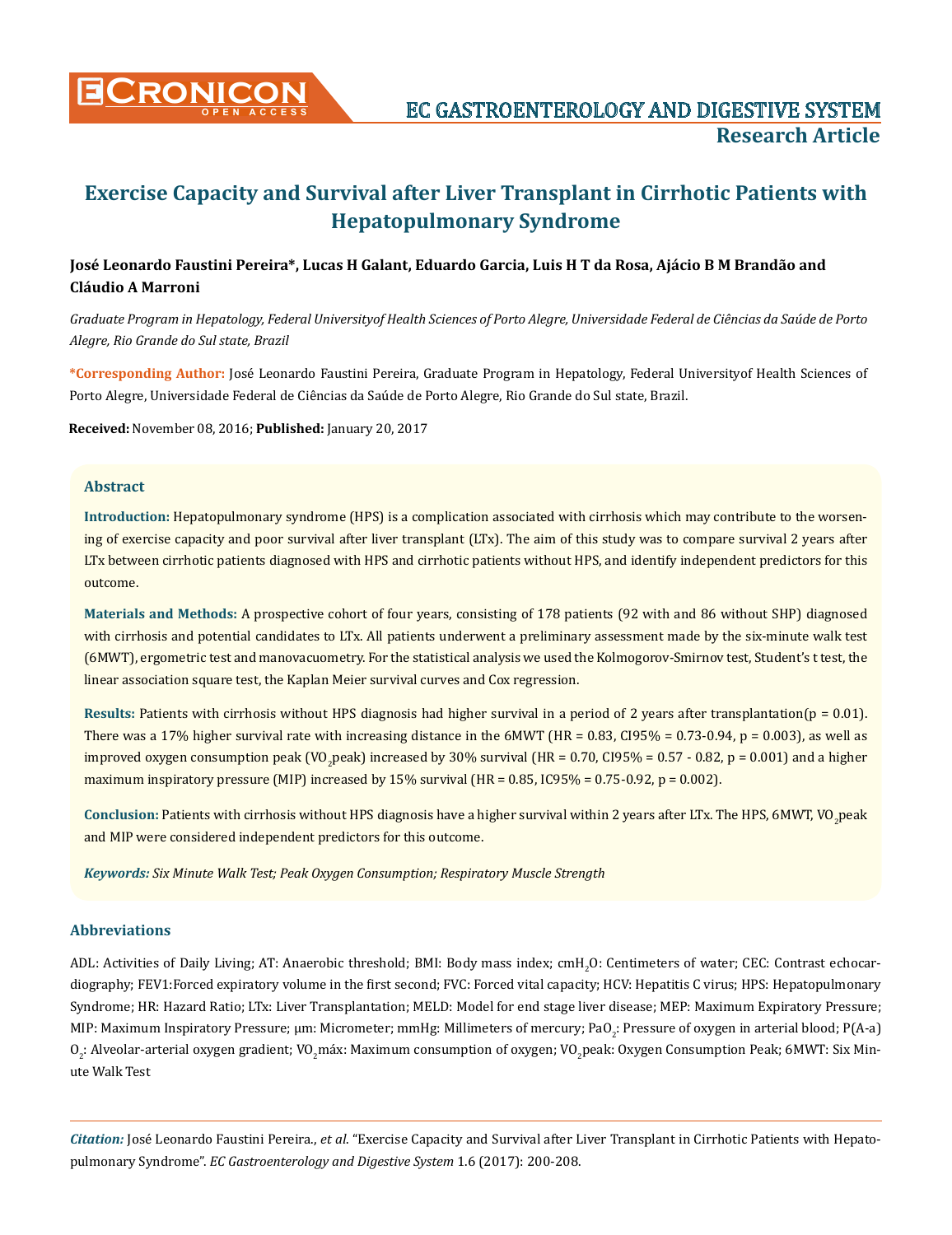### **Introduction**

Hepatic cirrhosis is characterized by the diffuse replacement of the normal liver structure by nodules with abnormal structure surrounded by fibrosis. It occurs in the final stage of a series of liver pathological processes due to various causes [1]. Its complications include the metabolic changes associated with malnutrition in the patients, who lose large amounts of muscle mass and then exhibit changes in functionality and a condition of physical inactivity. The combination of all these factors negatively influences the Activities of Daily Living (ADL) and quality of life of this population [2-5].

The treatment of cirrhotic patients is complex and necessarily broad, with poor long-term survival prospects. Liver transplantation (LTx) arguably allows a higher survival rate for these patients and also reduces the treatment cost [6-8]. Thus, many candidates spend a long time on the waiting list, which enhances the risk of development of new complications that in turn worsen their functionality.

Although its association with the severity of liver disease is controversial, hepatopulmonary syndrome (HPS), which is characterized by a clinical trial involving liver disease and/or portal hypertension, intrapulmonary vascular dilatation and abnormal arterial oxygenation (Pressure of oxygen in arterial blood (PaO<sub>2</sub>) less than 70 millimeters of mercury (mmHg) or alveolar-arterial oxygen gradient (P(Aa)O2 ), greater than 20 mmHg in room air), is one of the complications associated with cirrhosis. It has a prevalence of 16% to 24% and presents with very unspecific signs and symptoms [9-15].

Recently we found in our population of cirrhotic patients diagnosed with HPS a loss in relation to exercise capacity suggesting that changes in oxygenation and gas exchange can contribute to a worsening of the functionality and consequently the quality of life of these patients [16]. However, the scarcity of studies addressing physical aspects of HPS has hindered the identification of their impact on the natural history of liver disease, including post LTx period.

Thus, the aim of this study was to compare the survival of cirrhotic patients diagnosed with HPS and cirrhotic patients without this diagnosis in a period of two years after the LTx, and identify independent predictors for this outcome.

# **Materials and Methods**

This prospective cohort study over four years was composed of a convenience sample of 178 patients from a single centre (92 with HPS and 86 without HPS) with a diagnosis of cirrhosis due to hepatitis C virus (HCV) or alcohol use. All of the patients were part of a group of approximately 600 individuals who were monitored by the Liver Transplant Clinic of the Santa Casa de Misericordia Hospital Complex (Ambulatório de Transplante Hepático do ComplexoHospitalar Santa Casa de Misericórdia), Porto Alegre, Rio Grande do Sul, Brazil. All of the patients were also potential candidates for LTx. After inclusion in the study, all of the patients signed a free and informed consent form and underwent a preliminary assessment made by the Six Minute Walk Test (6MWT), ergometric test and manovacuometry. After they were followed for four years.

The exclusion criteria included prior significant obstructive ventilatory impairment, defined by a Tiffeneau index less than 0.70 with a forced expiratory volume in the first second (FEV1) less than 80% of predicted; prior significant restrictive ventilatory impairment, defined by a forced vital capacity (FVC) less than 70% of predicted; or other comorbidities not related to liver disease, significant orthopedic disorders, or absolute contraindications to perform submaximal tests and the presence of an intracardiac shunt.

The project was approved by the Research Ethics Committee of the hospital complex under opinion No. 331.068.

### **Hepatopulmonary syndrome - diagnosis**

HPS diagnoses were determined according to predetermined criteria. Cirrhotic patients were subjected to contrast echocardiography

*Citation:* José Leonardo Faustini Pereira., *et al*. "Exercise Capacity and Survival after Liver Transplant in Cirrhotic Patients with Hepatopulmonary Syndrome". *EC Gastroenterology and Digestive System* 1.6 (2017): 200-208.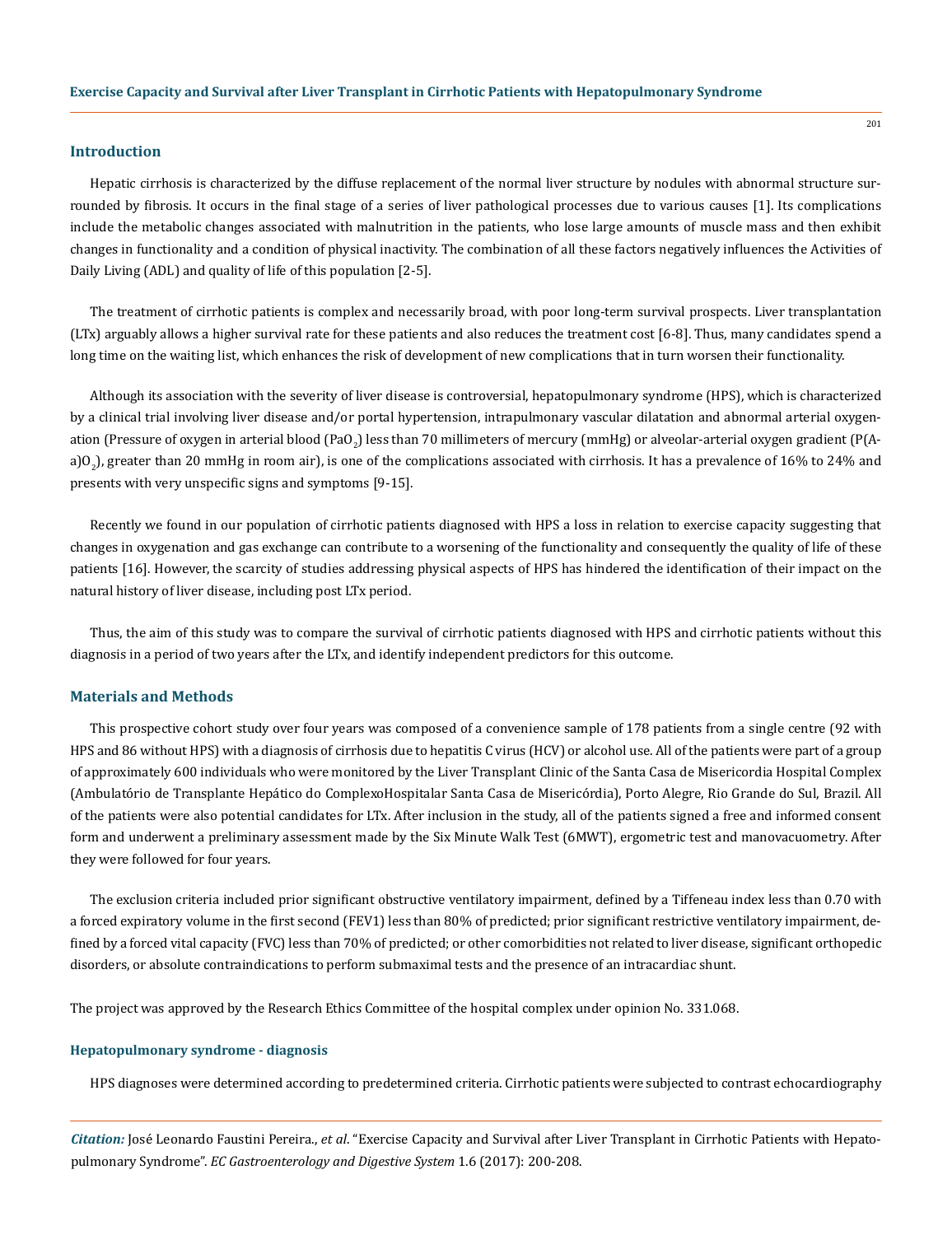202

(CEC), in which agitated saline solution was administered via the antecubital vein. The resulting micro bubbles from this procedure had a diameter of 60 to 90 micrometers (µm), larger than the normal capillary bed, which has a diameter of 8 to 15 μm. Thus, these bubbles normally render opaque only the right heart chambers. However, with the loss of the anatomical barrier due to dilatation of the intrapulmonary capillary bed, the microbubbles can reach the left chambers between three and six cycles after their appearance in the right chambers. In combination with CEC, blood gas values were evaluated, especially the P(A-a)O<sub>2</sub>, as the isolated analysis of the PaO<sub>2</sub> can underestimate the true degree of hypoxemia. It was decided that a P(A-a)O<sub>2</sub> greater than 20 mmHg was necessary because of its improved accuracy, as reported in previous studies [14,15].

### **Ergometric test**

Oxygen consumption peak (VO<sub>2</sub>peak) was used to evaluate exercise capacity. In this evaluation, each patient was monitored with a three-channel electrocardiograph (Dixtal) coupled to an oscilloscope. Initially, a 15-minute rhythm recording based on the derivation corresponding to D2 was obtained from the patient at rest. Subsequently, a heart rhythm recording (D2 derivation) and an electrocardiogram trace (derivation corresponding to V1, aVF, CM5) were simultaneously obtained from the patient during a 15-minute exercise period. The modified Bruce protocol with gas exchange analysis was used. The exercise was interrupted if the patients had symptoms that would prevent its continuation and/or represent a risk, such as the appearance of complex ventricular arrhythmias, intraventricular and/or atrioventricular conduction disorders or even bradyarrhythmias. In the analysis, only tests in which the patients reached the anaerobic threshold (AT) were considered to ensure that everyone had reached a submaximal exercise level. The AT was expressed in relation to VO<sub>2</sub>peak in ml/min (STPD, standard temperature and pressure, dry) and was identified by the VO<sub>2</sub>peak value at which the respiratory exchange ratio ( $R = VCO_2/VO_2$ ) was equal to or greater than one and continued increasing in subsequent respiration cycles. The analysis of the occurrence of arrhythmias was especially valued, including the total number of ventricular extrasystoles, the number of pairs of ventricular extrasystoles and the number of episodes of sustained and non-sustained ventricular tachycardia both at rest and during exercise [17].

#### **Six-minute walk test (6MWT)**

The 6MWT was used to assess the patients' functional condition. This test was performed in a 30-meter flat, straight hallway that was free of any type of obstacles. Before starting the test, all patients were provided instructions by the evaluator; during the test, they received standardized verbal encouragement every minute to walk the longest distance possible. The distance walked was measured at the end of the test. The patients were monitored by respiratory rate, heart rate and peripheral oxygen saturation using a Nonin oximeter (9500, USA). The sensation of dyspnea and fatigue in the lower limbs was assessed using the modified Borg scale (0 - 10 scale) according to the American Thoracic Society. Except for the distance walked, all variables were collected both before the test and after the end of the test [18].

#### **Manovacuometry**

To measure respiratory muscle strength, a digital manovacuometer (MVD 500, Globalmed®) was used, which was calibrated before each data collection session. To assess maximal inspiratory pressure (MIP), the patient was asked to perform a maximal expiration to the level of residual volume and, after the equipment was correctly positioned in the mouth, to achieve a maximum forced inspiration. To evaluate maximum expiratory pressure (MEP), the patient was asked to initiate the maneuver starting at total lung capacity, which was followed by a maximal forced expiration. To perform the maneuvers, the equipment was positioned correctly in the patient's mouth. A nose clip was used to prevent air leaks, and the manovacuometer had a purge hole leak.

The maneuver was required to be maintained for at least one second and to have a total time of at least two seconds to verify the peak pressure. The results were obtained after five maneuvers with an interval of at least one minute between them, when a minimum of three acceptable maneuvers had been performed, i.e., no more than 10% difference between their values. Then, the highest pressure in

*Citation:* José Leonardo Faustini Pereira., *et al*. "Exercise Capacity and Survival after Liver Transplant in Cirrhotic Patients with Hepatopulmonary Syndrome". *EC Gastroenterology and Digestive System* 1.6 (2017): 200-208.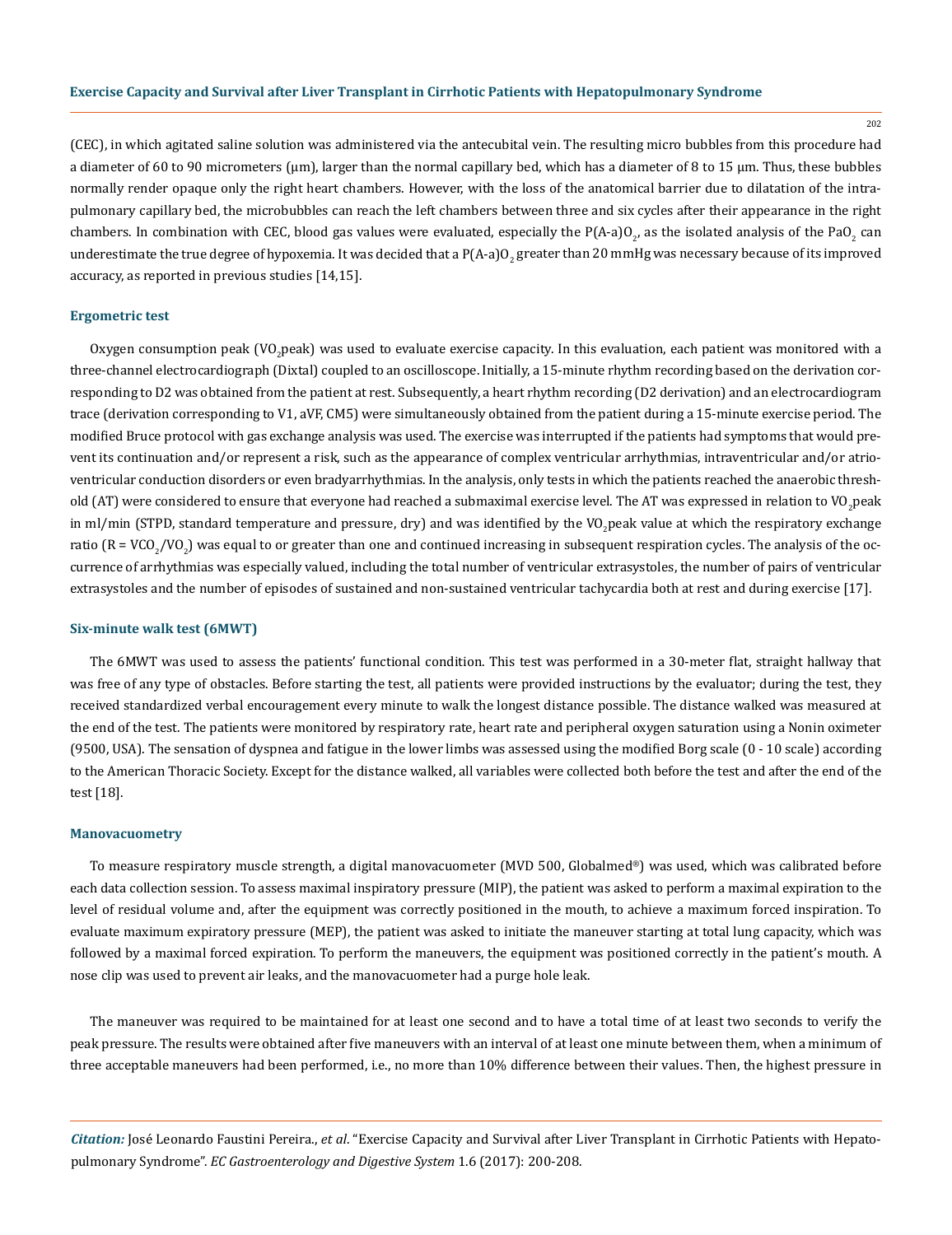centimeters of water (cmH<sub>2</sub>O) was recorded, and the normal values recommended by the Brazilian Society of Pneumology and Tisiology (Sociedade Brasileira de Pneumologia e Tisiologia) were used [19,20].

## **Data Analysis**

To verify sample homogeneity was used Kolmogorov-Smirnov test, to compare continuous variables the Student t test and to compare categorical variables the square test and linear association. For the analysis of survival in both groups we used the Kaplan Meier survival curve, and to analysis of independent predictors was used Cox regression.

# **Results**

Of the 178 patients evaluated, 90 (42 with HPS and 48 without SHP) underwent liver transplantation and were followed for a period of 2 years after the procedure. Among others, 4 died while waiting on the waiting list and 84 remained under monitoring by the Liver Transplant Clinic of the Santa Casa de Misericordia Hospital Complex.

In Table 1 we present the characteristics of the sample. There was no significant difference between cirrhotic group diagnosed with HPS and the cirrhotic group without this diagnosis with regard to age, gender, body mass index (BMI), cirrhosis etiology, Child Pugh score and Model for end stage liver disease (MELD).

| <b>Variable</b>             | All (90)         | $SHP+ (42)$     | <b>SHP-</b> (48)    |  |
|-----------------------------|------------------|-----------------|---------------------|--|
| Age (years)                 | $60.1 \pm 7$     | $61.2 \pm 6.9$  | $59.2 \pm 7$        |  |
| BMI                         | $25.7 \pm 5$     | $24.8 \pm 1.5$  | $26.5 \pm 6.6$      |  |
| Gender                      |                  |                 |                     |  |
| Male (n)                    | 55 (61.1)        | 23 (54.8)       | 32 (66.7)           |  |
| Female (n)                  | 35 (38.9)        | 19 (45.2)       | 16 (33.3)           |  |
| Etiologyofcirrhosis         |                  |                 |                     |  |
| Alcohol (n)                 | 31 (34.4)        | 17 (40.5)       | 14 (29.2)           |  |
| HCV(n)                      | 59 (65.6)        | 25 (59.5)       | 34 (70.8)           |  |
| Child-Pugh Score            |                  |                 |                     |  |
| A(n)                        | 37 (41.1)        | 15 (35.7)       | 22 (45.8)           |  |
| B(n)                        | 35 (38.9)        | 16 (38.1)       | 19 (39.6)           |  |
| C(n)                        | 18 (20)          | 11 (26.2)       | 7(14.6)             |  |
| <b>MELD</b>                 | $18.5 \pm 2.4$   | $18.4 \pm 0.6$  | $18.6 \pm 3.2$      |  |
| Late shunt                  |                  |                 |                     |  |
| Yes $(n)$                   | 42 (46.7)        | 42 (100)        | $0^{**}$            |  |
| No(n)                       | 48 (53.3)        | $\theta$        | 48 (100)            |  |
| 6MWT (meters)               | $364.9 \pm 52.4$ | $334 \pm 19.2$  | $392 \pm 57.2^{**}$ |  |
| VO <sub>2</sub> peak(ml/kg) | $16.4 \pm 2.2$   | $14.9 \pm 1.6$  | $16.8 \pm 2.6$ **   |  |
| $MIP$ (cmH <sub>2</sub> O)  | 52 (-60 a 103)   | $-47.8 \pm 4.8$ | $66.6 \pm 11.8$ **  |  |
| $MEP$ (cmH <sub>2</sub> O)  | 61 (46 a 103)    | $58.5 \pm 5.5$  | $70.8 \pm 14.3**$   |  |

*Citation:* José Leonardo Faustini Pereira., *et al*. "Exercise Capacity and Survival after Liver Transplant in Cirrhotic Patients with Hepatopulmonary Syndrome". *EC Gastroenterology and Digestive System* 1.6 (2017): 200-208.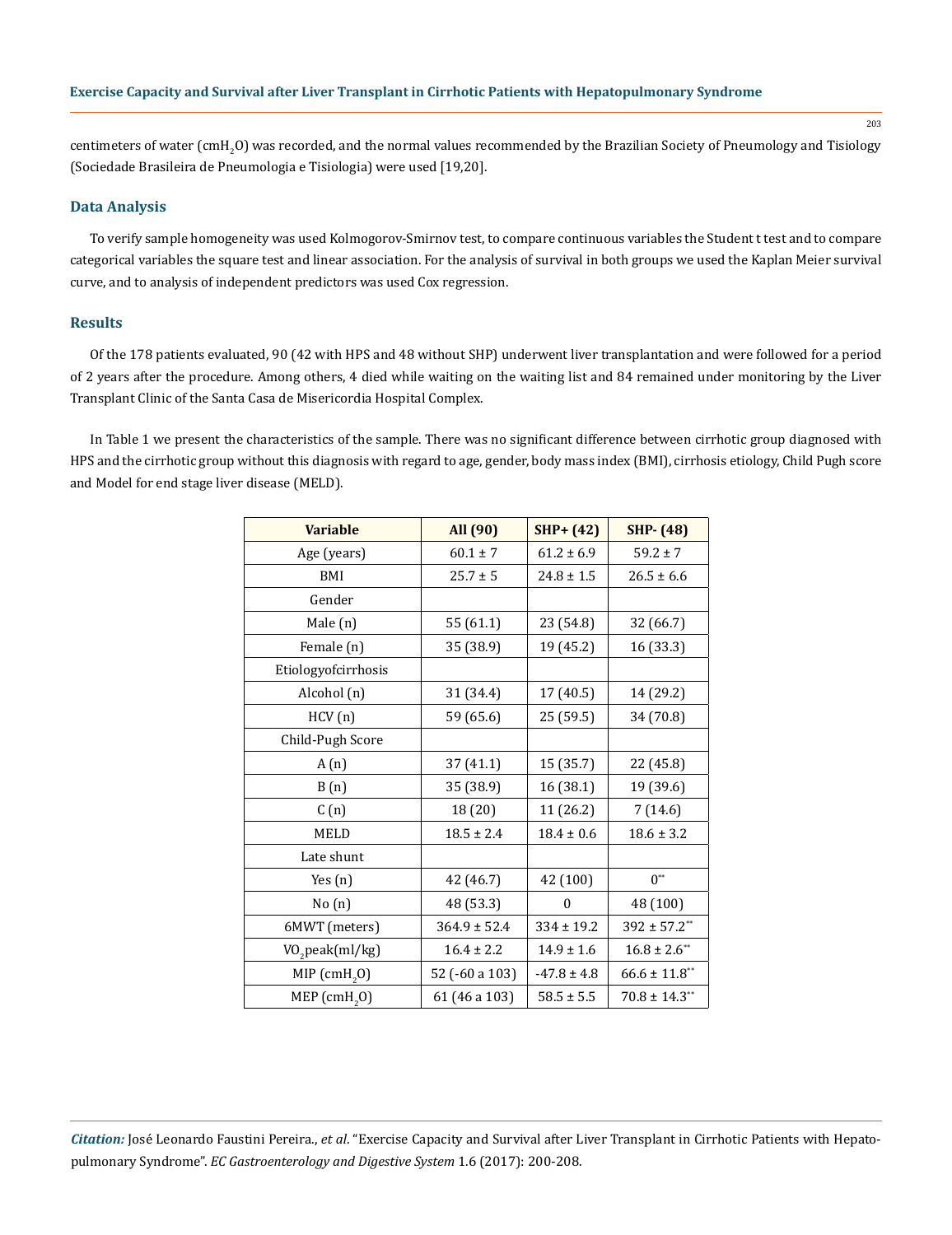| PaO, (mmHg)                   | $80.6 \pm 12.1$ | $68.2 \pm 3.6$ | $91.5 \pm 3^{**}$            |
|-------------------------------|-----------------|----------------|------------------------------|
| $P(A-a)0$ <sub>2</sub> (mmHg) | $17.3 \pm 6.7$  | $24.2 \pm 1.6$ | $11.3 \pm 1.6$ <sup>**</sup> |
| Numberofevents (Deaths)       | 17 (18.9)       | 11(26.1)       | $6(12.5)^{*}$                |

#### *Table 1: Baseline characteristics of the sample (n = 90).*

*SHP+ = With Hepatopulmonary Syndrome; SHP- = Without Hepatopulmonary Syndrome; BMI: Body Mass Index; HCV: Hepatitis C Virus; MELD: Model for end stage liver disease; 6MWT: Six minute walk test; VO2peak: Peak oxygen consumption; MIP: Maximum*  inspiratory pressure; MEP: Maximum expiratory pressure; PaO<sub>2</sub>: Pressure of oxygen in arterial blood; P(A-a)O: Alveolar-arterial *oxygen gradient. Results presented as ratios; average and standard deviation; except MIP and MEP; presented as median (minmáx). Square test and linear association (categorical variables) and Student t test (continuous variables); \*p < 0.05; \*\*p < 0.001*

However, the cirrhotic group with HPS has a lower PaO2 (68.2  $\pm$  3.6 vs 91.5  $\pm$  3) p < 0.001, a larger P(A-a)O2 (24.2  $\pm$  1.6 vs 11 3  $\pm$  1.6) p < 0.001, a worse performance in the 6MWT (334 ± 19.2 vs 392 ± 57.2) p < 0.001, lower VO2 peak (14.9 ± 1.6 vs 16.8 ± 2, 6) p < 0.05 lower MIP (- 47.8 ± 4.8 vs - 66.6 ± 11.8) p < 0.001 lower MEP (58.5 ± 5.5 vs. 70.8 ± 14 3) p < 0.001 and highest number of deaths (11 vs 6)  $p < 0.05$ .

Figure 1 shows the Kaplan Meier survival curve. The cirrhotic group without the diagnosis of HPS had longer survival in a period of 24 months when compared to cirrhotic group diagnosed with HPS ( $p = 0.01$ ).



*Figure 1: Kaplan-Meier survival estimates in 24 months. NSHP- Without Hepatopulmonary Syndrome HPS – With Hepatopulmonary Syndrome*

In univariate Cox analysis (Table 2), we can see that the variables etiology of cirrhosis, Child-Pugh score, MELD, 6MWT, VO2 peak, MIP and MEP proved as predictors that significantly influence mortality in this sample. Regarding the etiology, mortality among patients with cirrhosis due to HCV was 75% lower (HR = 0:25, CI95% = 0.09 - 0.68,  $p = 0.007$ ) when compared to the group of subjects with cirrhosis due to alcohol (HR = 1). The presence de HPS represented a mortality rate about 3 times higher (HR = 3.45 CI 95% = 2.15 - 5.41, p < 0.001). Regarding the Child-Pugh score, there was no difference in survival between the classifications A and B (HR = 1.65, CI95% = 0.27-9.86, p = 0.584), but the C class presented a mortality rate about 18 times higher when compared with individuals classified as Child-Pugh A (HR  $= 17,9$ , CI95%  $= 3.98 - 80.8$ ,  $p < 0.001$ ). The increase in the MELD score decreases by up to 33% survival in the sample (HR = 1.33, IC95%)  $= 1.11 - 1.60\%$ , p = 0.002). On the other hand, increasing the distance traveled in 6MWT increase in survival by 15% in the sample (HR =

*Citation:* José Leonardo Faustini Pereira., *et al*. "Exercise Capacity and Survival after Liver Transplant in Cirrhotic Patients with Hepatopulmonary Syndrome". *EC Gastroenterology and Digestive System* 1.6 (2017): 200-208.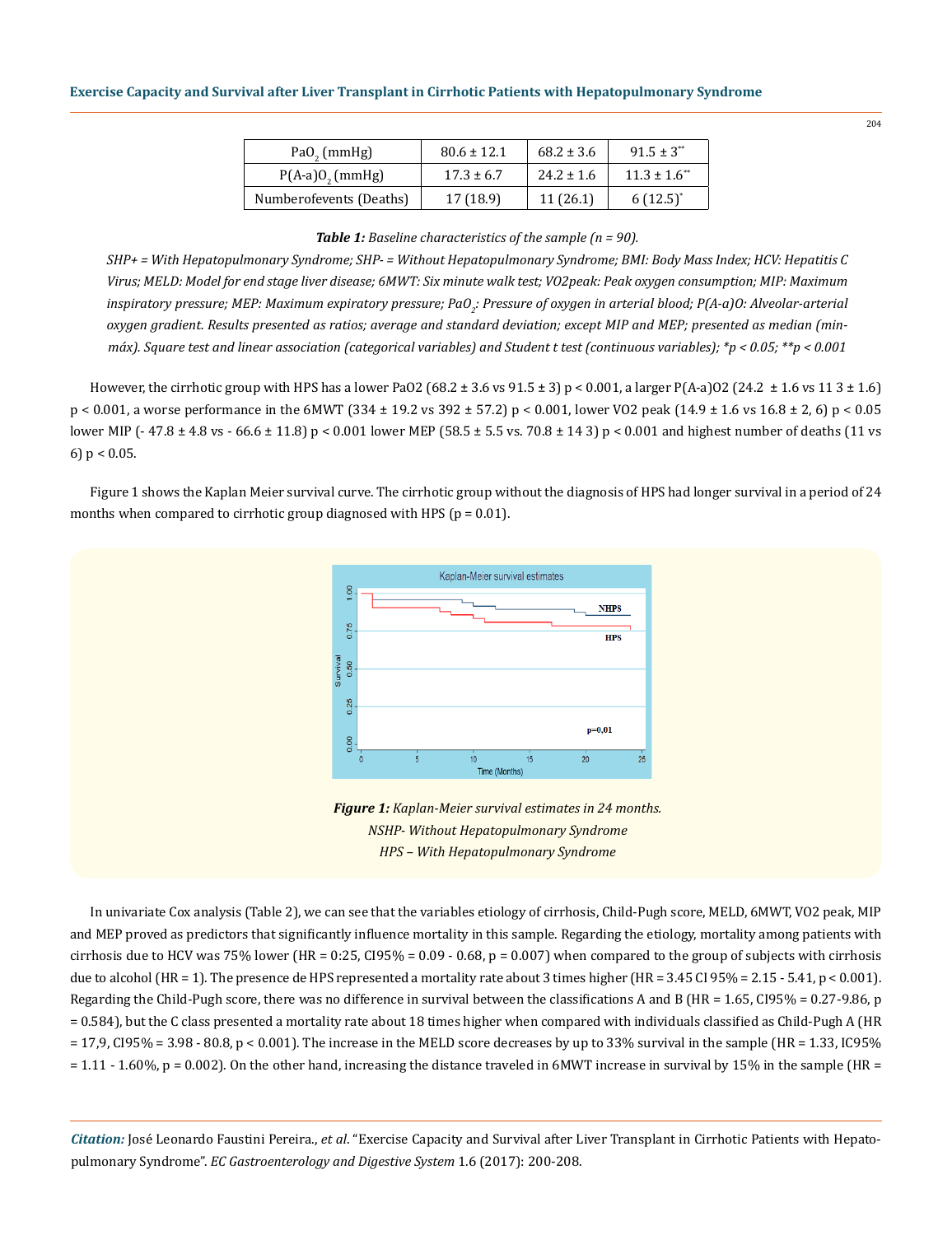205

0.85, Cl95% = 0.79 - 0.90, p < 0.001) and VO<sub>2</sub>peak increases up to 52% in the same (HR = 0.49, Cl95% = 0.35 - 0.69, p < 0.001). Likewise, the MEP proved to be influential in patient survival. Increasing this variable implies the reduction of the chances of mortality by 17% (HR  $= 0.84$ , CI95% = 0.77 - 0.92, p < 0.001). What about the MIP, an increase of this variable represents a reduction of up to 27% mortality (HR  $= 0.73 \text{ CI}95\% = 0.62 - 0.78, p < 0.001$ .

|                          | <b>Notadjusted analysis</b> |              | <b>Adjusted analysis</b> |         |
|--------------------------|-----------------------------|--------------|--------------------------|---------|
| Variable                 | HR (95%CI)                  | p-value      | HR (95%CI)               | p-value |
| Age                      | $1.05(0.97 - 1.14)$         | 0.182        | $1.02(0.91 - 1.14)$      | 0.742   |
| Gender                   |                             |              |                          |         |
| Female                   | 1.0                         |              |                          |         |
| Male                     | $0.6$ $(0.26 - 1.76)$       | 0.426        |                          |         |
| HepatopulmoarySyndrome   |                             | ${}< 0.001$  |                          | 0.001   |
| N <sub>o</sub>           | 1.0                         |              | 1.0                      |         |
| Yes                      | $3.45(2.15 - 5.41)$         |              | $3.25(2.09 - 5.15)$      |         |
| Diagnosis                |                             |              |                          |         |
| Cirrhosis due to alcohol | 1.0                         |              | 1.0                      |         |
| Cirrose due to HCV       | $0.25(0.09 - 0.68)$         | 0.007        | $2.19(0.22 - 21.7)$      | 0.502   |
| Child-Pugh               |                             |              |                          |         |
| Classe A                 | 1.0                         |              |                          |         |
| Classe B                 | $1.65(0.27 - 9.86)$         | 0.584        | $1.58(0.18 - 13.8)$      | 0.677   |
| Classe C                 | $17.9$ $(3.98 - 80.8)$      | ${}< 0.001$  | 3.45 (0.33-35.7)         | 0.297   |
| Meld                     | $1.33(1.11 - 1.60)$         | 0.002        | $1.24(0.86-1.8)$         | 0.242   |
| 6MWT                     | $0.85(0.79 - 0.90)$         | ${}< 0.001$  | $0.83(0.73-0.94)$        | 0.003   |
| VO <sub>2</sub> peak     | $0.49$ $(0.35 - 0.69)$      | ${}_{0.001}$ | $0.70(0.57-0.82)$        | 0,001   |
| MIP                      | $0.73(0.62 - 0.78)$         | ${}< 0.001$  | $0.85(0.75-0.92)$        | 0.002   |
| <b>MEP</b>               | $0.84$ (0.77 - 0.92)        | ${}< 0.001$  | $1.06(0.87-1.3)$         | 0.533   |

*Table 2: Univariate and multivariate analysis of the variables under study.* 

HCV: Hepatitis C Virus; MELD: Model for end stage liver disease; 6MWT: Six minute walk test; VO<sub>2</sub>peak: Peak oxygen consumption; MIP: Maximum inspiratory pressure; MEP: Maximum expiratory pressure; PaO<sub>2</sub>: Pressure of oxygen in arterial blood; P(A-a)O<sub>2</sub>: Alveolar-arterial oxygen gradient. HR= Hazard Ratio; ‡ Analysis adjusted by age; diagnosis; Child-Pugh Score; MELD; 6MWT; VO<sub>2</sub>peak; *MIP and MEP (p < 0.2).*

In the multivariate analysis (Table 2) adjusted for age, etiology, Child-Pugh score, MELD, 6MWT, VO<sub>2</sub> peak, MEP and MIP were selected those variables with p < 0.2 in the univariate Cox model. In it, the HPS, 6MWT, VO<sub>2</sub> peak and MIP remain as independent predictors of mortality in the studied sample. The presence de HPS remain represented a mortality rate about 3 times higher (HR = 3.25 CI95% = 2.09  $-5.15$ ,  $p = 0.001$ ) There was a 17% higher survival rate with increasing distance in the 6MWT (HR = 0.83, CI95% = 0.73-0.94,  $p = 0.003$ ), as well as a better VO2peak increased by up to 30% survival (HR = 0.70 CI95% = 0.57-0.82, p = 0.001) and greater MIP increased by up to 15% patient survival (HR = 0.85 95% CI 0.75-0.92, p = 0.002).

*Citation:* José Leonardo Faustini Pereira., *et al*. "Exercise Capacity and Survival after Liver Transplant in Cirrhotic Patients with Hepatopulmonary Syndrome". *EC Gastroenterology and Digestive System* 1.6 (2017): 200-208.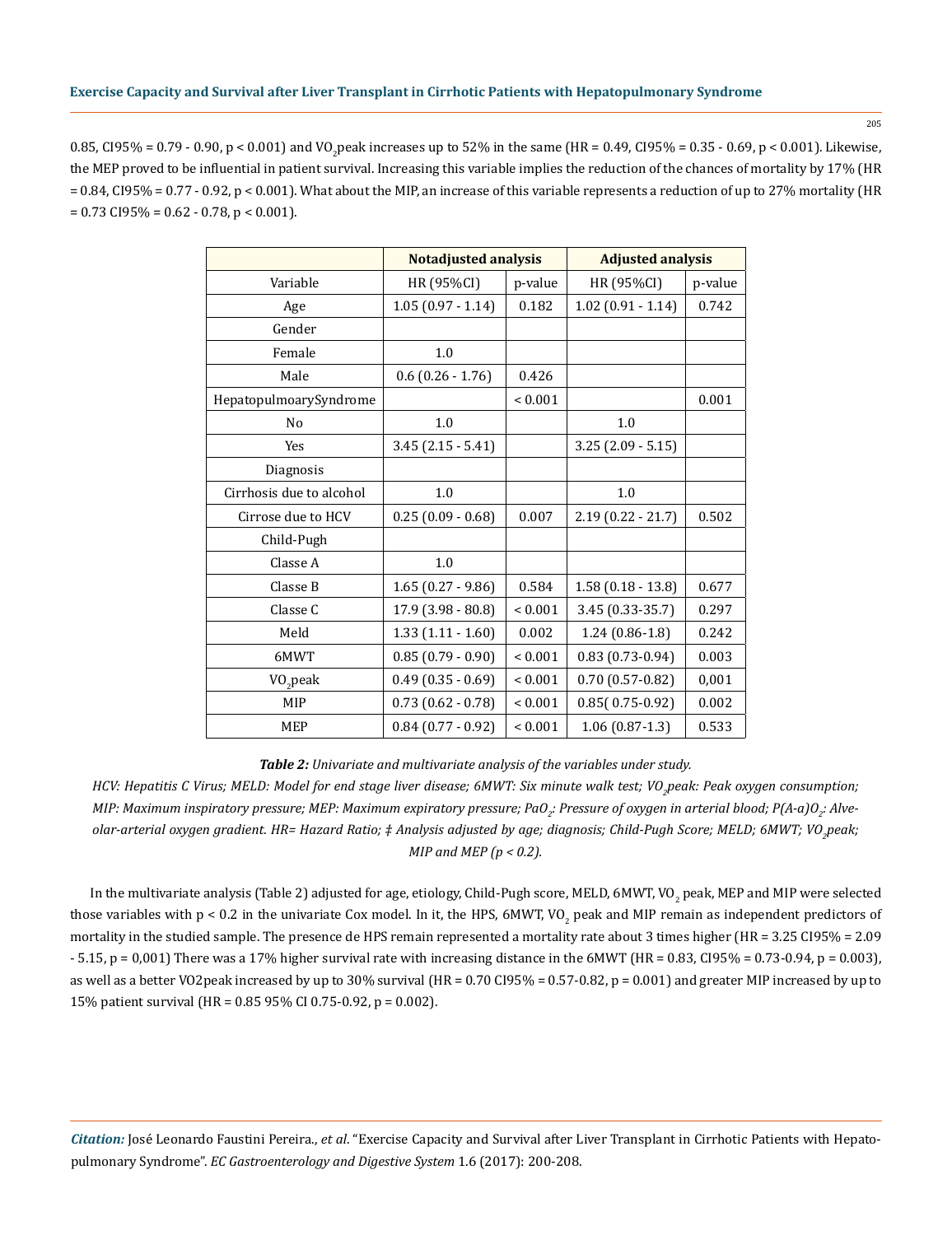### **Discussion**

Previously identified in the literature that there is an impairment in cirrhotic exercise capacity when compared to the general population. Dharancy., *et al*. found that in candidates for liver transplantation the maximum consumption of oxygen (VO<sub>2</sub>max) was normal in only 11.9% of cases, and that those patients with values less than 60% predicted, had a higher mortality than those with values greater than or equal to 60% of predicted [21]. Likewise, Galant., *et al*. found that patients with alcoholic cirrhosis who had a VO<sub>2</sub> peak less than 14 ml/kg showed a mortality of 60% in three years, while those with a VO<sub>2</sub> peak above this value had mortality rate of 20% in the same period [22].

When the 6MWT was the instrument used, the results also show impairment in cirrhotic patients. Carey., *et al*. found that candidates for liver transplantation who walked less than 250 meters in the test had a higher mortality than those who walked more than 350 meters [23]. Moreover, in our previous studies we have found that the advancement of liver disease, with clinical deterioration of patients, as evidenced by the Child Pugh Score, interferes in the distance covered on the 6MWT, and this result was similar when the variable under study was respiratory muscle strength [24].

Although the HPS is present in a reasonable percentage of cirrhotic patients, few studies have addressed its impact on this population exercise capacity, which somewhat limits its real understanding in the course of the disease. Therefore, we deem relevant at first evaluate the exercise capacity of potential cirrhotic candidates for liver transplantation with the diagnosis of HPS and compare with cirrhosis without this diagnosis. The results showed that, in our population, the cirrhotic group with HPS diagnosis had a worse VO<sub>2</sub>peak, a smaller distance in the 6MWT and lower respiratory muscle strength [16].

In this new study, we found that in addition to having lower exercise capacity, cirrhotic patients with HPS diagnosis had worse survival at 24 months after the procedure. We identified although the VO<sub>2</sub> peak, the distance covered in 6MWT and MIP were independent predictors of mortality.

As only 2 patients in each group died in the first 30 days following the procedure, period in which this outcome is more associated with intraoperative factors and immediate postoperative, such as bleeding and sepsis, we believe that the HPS may through the oxygenation and gas exchange alterations, affect exercise capacity, functionality, and be a negative aspect in the course of waiting for the LTx, contributing to poor survival these patients, as evidenced also by Fallon., *et al*. which compared cirrhotic patients with HPS and cirrhotic patients without HPS and verified through a specific questionnaire, poorer quality of life, especially in the aspect of overall health, and a lower survival rate after liver transplantation in those who had a diagnosis of HPS [25]. This reinforces the idea that perhaps the development of a more specific rehabilitation program is needed for this population, which enables to reduce physical inactivity, very present in these patients, and improve post-transplant results. Thus, further studies should be conducted so we can better discuss these results.

# **Conclusion**

In conclusion, the group of cirrhotic patients with HPS diagnosis had lower survival 24 months after liver transplantation, compared to cirrhotic patients without this diagnosis. The presence de HPS, the distance covered in the 6MWT, VO<sub>2</sub>peak and MIP were considered independent predictors of mortality in this population.

### **Bibliography**

- 1. Lida VH., *et al*[. "Cirrose hepática: Aspectos morfológicos relacionados às suas possíveis complicações. Um estudo baseado em necróp](http://www.scielo.br/scielo.php?script=sci_arttext&pid=S1676-24442005000100008)sias". *[Jornal Brasileiro de Patologia e Medicina Laboratorial](http://www.scielo.br/scielo.php?script=sci_arttext&pid=S1676-24442005000100008)* 41.1 (2005): 29-36.
- 2. [Younossi ZM and Guyatt G. "Quality-of-Life Assesments and Chronic Liver Disease".](https://www.ncbi.nlm.nih.gov/pubmed/9672326) *American Journal of Gastroenterology* 93.7 (1998): [1037-1041.](https://www.ncbi.nlm.nih.gov/pubmed/9672326)

*Citation:* José Leonardo Faustini Pereira., *et al*. "Exercise Capacity and Survival after Liver Transplant in Cirrhotic Patients with Hepatopulmonary Syndrome". *EC Gastroenterology and Digestive System* 1.6 (2017): 200-208.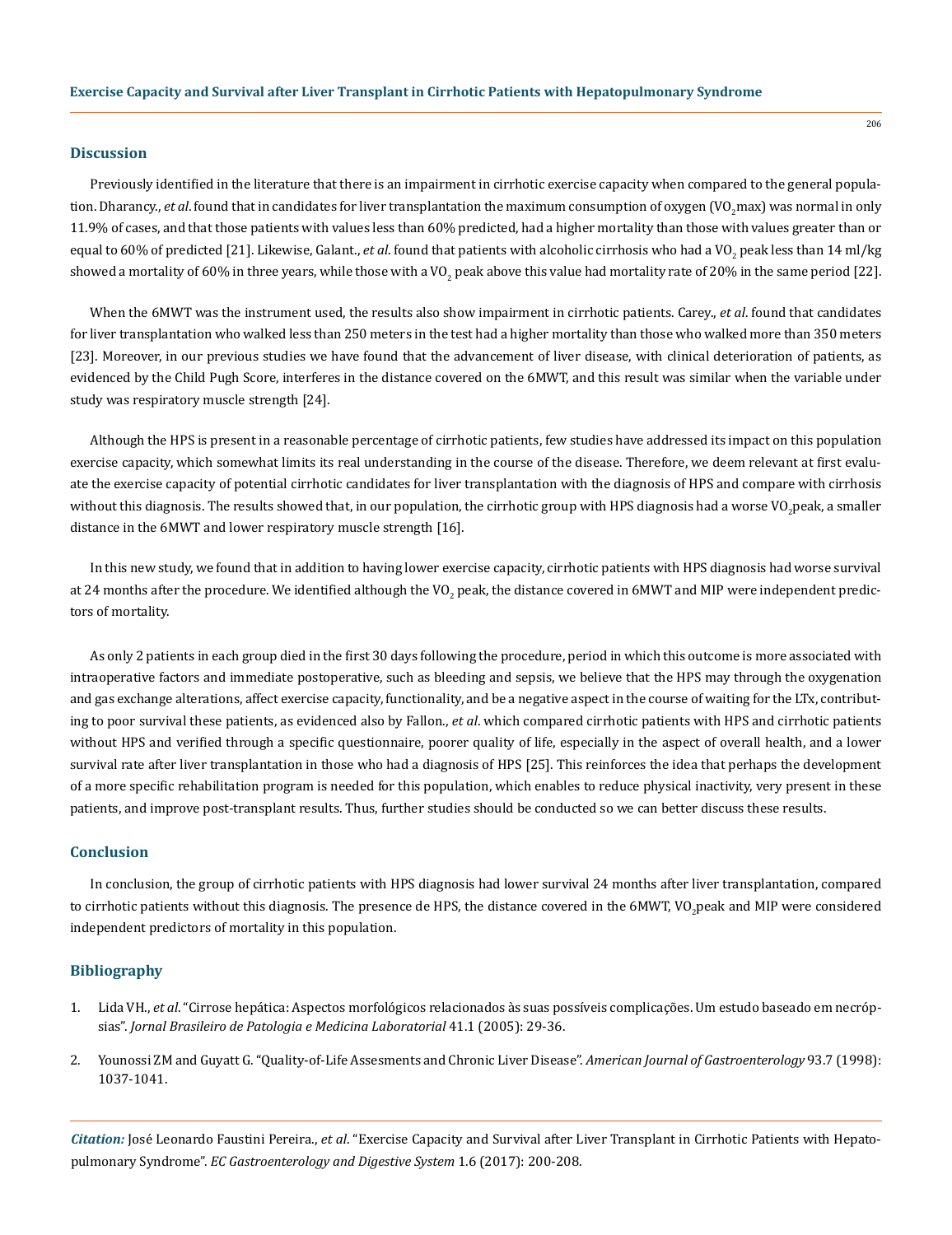- 3. [Younossi ZM. "Chronic liver disease and health-related quality of life".](https://www.researchgate.net/publication/12122085_Chronic_liver_disease_and_health-related_quality_of_life) *Gastroenterology* 120.1 (2001): 305-307.
- 4. Van den Plas SM., *et al*[. "Generic and disease-specific health related quality of life in non-cirrhotic, cirrhotic and transplanted liver](https://www.ncbi.nlm.nih.gov/pubmed/14617381) [patients: a cross-sectional study".](https://www.ncbi.nlm.nih.gov/pubmed/14617381) *BMC Gastroenterology* 3 (2003): 33.
- 5. Gutteling JJ., *et al*. "Determinants of quality of life in chronic liver patients". *[Alimentary Pharmacology and Therapeutics](https://www.ncbi.nlm.nih.gov/pubmed/16696813)* 23.11 (2006): [1629-1635.](https://www.ncbi.nlm.nih.gov/pubmed/16696813)
- 6. [Carrithers RL. "Liver Transplantation. American Association for the Study of Liver Diseases".](https://www.ncbi.nlm.nih.gov/pubmed/10648593) *Liver Transplantation* 6.1 (2000): 122- [135.](https://www.ncbi.nlm.nih.gov/pubmed/10648593)
- 7. Dickson RC., *et al*[. "Quality of life of hepatitis B and C patients after liver transplantation".](https://www.ncbi.nlm.nih.gov/pubmed/9267716) *Clinical Transplantation* 11.4 (1997): 282- [285.](https://www.ncbi.nlm.nih.gov/pubmed/9267716)
- 8. Robinson LR., *et al*[. "Functional Outcome After Liver Transplantation".](https://www.ncbi.nlm.nih.gov/pubmed/2334290) *Archives of Physical Medicine and Rehabilitation* 71.6 (2000): [426-427.](https://www.ncbi.nlm.nih.gov/pubmed/2334290)
- 9. Miyamoto S., *et al*[. "Clinical correlates and prognostic significance of six-minute walk test in patients with primary pulmonary hyper](https://www.ncbi.nlm.nih.gov/pubmed/10673190)tension: comparison with cardiopulmonary exercise testing". *[American Journal of Respiratory and Critical Care Medicine](https://www.ncbi.nlm.nih.gov/pubmed/10673190)* 161 (2000): [487-492.](https://www.ncbi.nlm.nih.gov/pubmed/10673190)
- 10. Abrams GA., *et al*[. "Diagnostic utility of contrast echocardiography and lung perfusion scan in patients with hepatopulmonary syn](https://www.ncbi.nlm.nih.gov/pubmed/7557096)drome". *Gastroenterology* [109.4 \(1995\): 1283-1288.](https://www.ncbi.nlm.nih.gov/pubmed/7557096)
- 11. Krowka MJ., *et al*[. "Hepatopulmonary Syndrome: clinical observations and lack of therapeutic response to somatostatin analogue".](https://www.ncbi.nlm.nih.gov/pubmed/8101797)  *Chest* [104.2 \(1993\): 515-521.](https://www.ncbi.nlm.nih.gov/pubmed/8101797)
- 12. [Garcia E. "Alterações na função pulmonar secundárias a cirrose hepática \(Dissertação\)".](https://www.lume.ufrgs.br/bitstream/handle/10183/30878/000172579.pdf?sequence=1) *Porto Alegre: Universidade Federal do Rio [Grande do Sul](https://www.lume.ufrgs.br/bitstream/handle/10183/30878/000172579.pdf?sequence=1)* (1995).
- 13. Agusti AGN., *et al*[. "The lung in patients with cirrhosis".](https://www.ncbi.nlm.nih.gov/pubmed/2185300) *Journal of Hepatology* 10.2 (1990): 251-257.
- 14. Lima B., *et al*[. "Síndrome Hepatopulmonar: Patogenia, diagnóstico e tratamento".](http://www.scielo.br/scielo.php?script=sci_arttext&pid=S0004-28032004000400010) *Arquivos de Gastroenterologia* 41.4 (2004): 250-258.
- 15. Aguillar-Porres M., *et al*[. "Portopulmonary Hypertension and hepatopulmonary syndrome: a clinican-oriented overview".](https://www.ncbi.nlm.nih.gov/pubmed/22941887) *European Respiratory Review* [21.125 \(2012\): 223-233.](https://www.ncbi.nlm.nih.gov/pubmed/22941887)
- 16. Faustini JL., *et al*[. "Exercise capacity of cirrhotic patients with hepatopulmonary syndrome".](https://www.ncbi.nlm.nih.gov/pubmed/25864217) *Annals of Hepatology* 14.3 (2015): 361- [368.](https://www.ncbi.nlm.nih.gov/pubmed/25864217)
- 17. American College of Sports Medicine. "Guidelines for Exercise Testing and Prescription, 5<sup>th</sup> ed". Philadelphia: Williams & Wilkins (1995).
- 18. Brooks D., *et al*. "ATS Statement on six minute walk test". *[American Journal of Respiratory and Critical Care Medicine](https://www.ncbi.nlm.nih.gov/pubmed/12714344)* 167.9 (2003): [1287.](https://www.ncbi.nlm.nih.gov/pubmed/12714344)
- 19. Sociedade Brasileira de Pneumologia e Tisiologia. Diretrizes para Testes de Função Pulmonar. Jornal de Pneumologia (2002): 28.
- 20. [Black LF and Hyatt RE. "Maximal respiratory pressures: normal values and relationship to age and sex".](http://www.atsjournals.org/doi/abs/10.1164/arrd.1969.99.5.696) *American Review of Respiratory Disease* [99.5 \(1969\): 696-702.](http://www.atsjournals.org/doi/abs/10.1164/arrd.1969.99.5.696)
- 21. Dharancy S., *et al*[. "Impact of Impaired Aerobic Capacity on Liver Transplant Candidates".](https://www.ncbi.nlm.nih.gov/pubmed/18946345) *Transplantation* 86.8 (2008): 1077-1083.

*Citation:* José Leonardo Faustini Pereira., *et al*. "Exercise Capacity and Survival after Liver Transplant in Cirrhotic Patients with Hepatopulmonary Syndrome". *EC Gastroenterology and Digestive System* 1.6 (2017): 200-208.